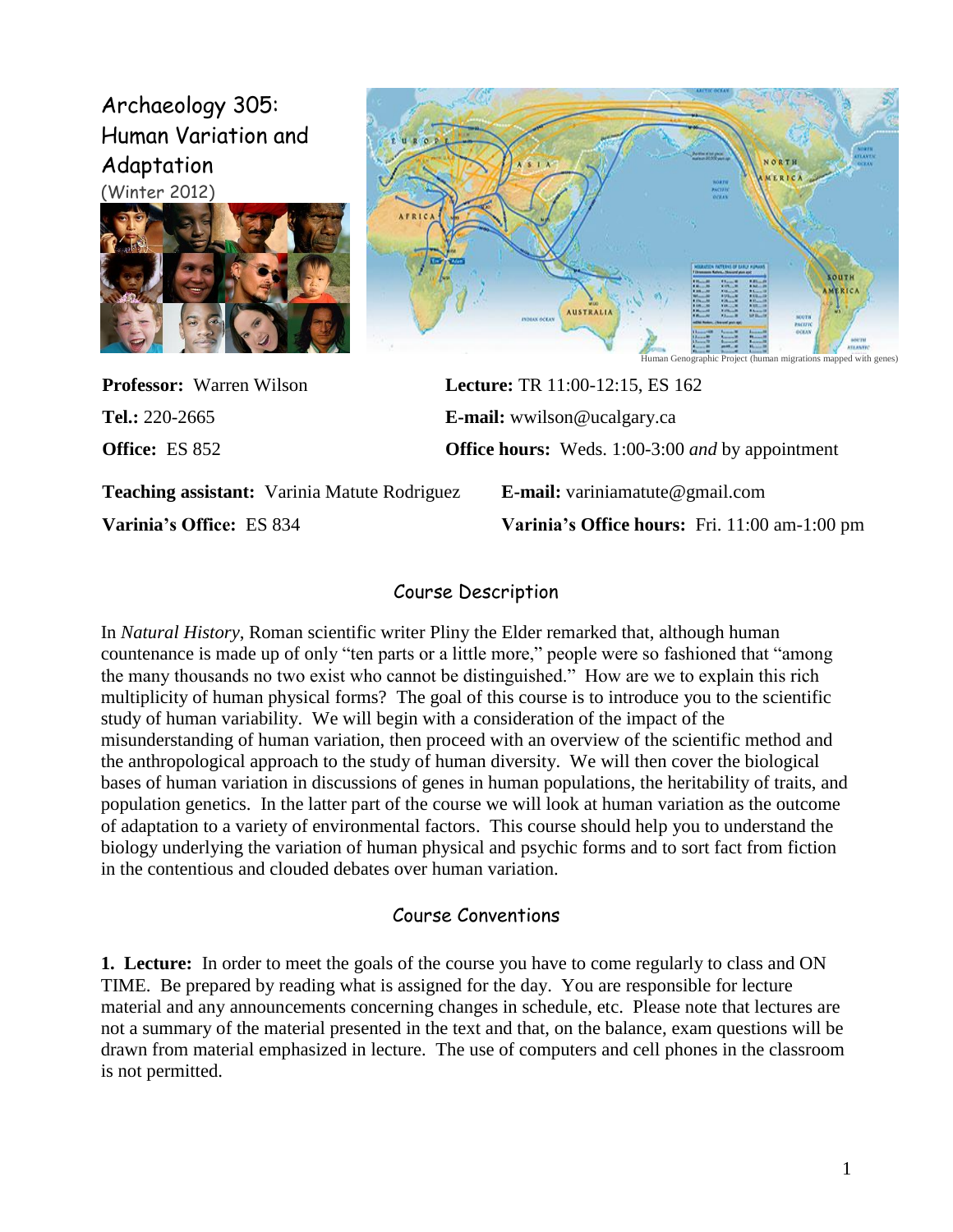**2. Prerequisites:** While I will briefly cover molecular genetics and the inheritance of simple (Mendelian) traits, you should have a basic understanding of these topics prior to taking this course. If you are concerned about this, please see or contact me during the first week of classes.

**3. Reading:** reading assignments will be found both in the text book, Kormondy & Brown, 1998. *Fundamentals of Human Ecology*, and online in the "Course Documents" section of the class Blackboard site. In addition, there are several recommended readings. The recommended readings are not required, they are provided to enhance your knowledge of the subject in question. Keep in mind that *you are not finished with the reading assignment until you thoroughly understand it*. This will sometimes require you to read an assignment more than once. An effective way of ensuring comprehension is to read the assignment then go back through it and summarize its main points in your notebook.

**4. Evaluation**: You will be evaluated based on your performance on **three mid-term exams** (multiple choice and short answer) and **take-home, short-answer questions** assigned during the semester. Prior to each exam I will hand out a list of key terms and concepts that will be covered on the exams. In preparing for each exam, you should not define each key term in isolation; rather, define and understand it in relation to the other key terms within the context of the course.

You must provide advance notice to the instructor if you are unable to take an exam. All requests for deferral of an examination due to health reasons must be accompanied by written documentation as outlined in the University Calendar and should be obtained while the student has the physical or emotional problem rather than after recovery. Deferred exams may be allowed in the following circumstances: illness, domestic affliction or religious conviction. If you have missed an exam for a legitimate reason, you will be able to write a "make up" exam as close to the original exam as possible. The date and location will be at the convenience of the Archaeology Department. Travel arrangements and misreading of the syllabus are **not** valid reasons for requesting a deferred exam. Deferred exams and take-home, short-answer questions will not be granted if it is determined that just cause is not shown by the student.

Please note that requests to defer term work past the end of a term go through the Undergraduate Programs Office (UPO) and must be processed by the deadlines that are established in the U. of C. Calendar. You can find the forms you need at: Deferred Term Work Form: http://www.ucalgary.ca/registrar/files/registrar/defTW.pdf . You must submit these deferral forms to the Social Sciences Associate Dean (Students) through the UPO office: Undergraduate Programs Office, 4th Floor, MacEwan Student Centre. To make an appointment with the Associate Dean, phone (403) 220-8155. Only the Associate Dean approves requests for deferrals which extend beyond the end of a term. Instructors are not involved in such decisions.

Your final grade will be calculated as follows:

| Mid-Term Exam #1:                                       | 35% |
|---------------------------------------------------------|-----|
| Mid-Term Exam $#2$ :                                    | 35% |
| Mid-Term Exam $#3$ :                                    | 10% |
| <b>Short Answer Assignments (Questions on Readings)</b> | 20% |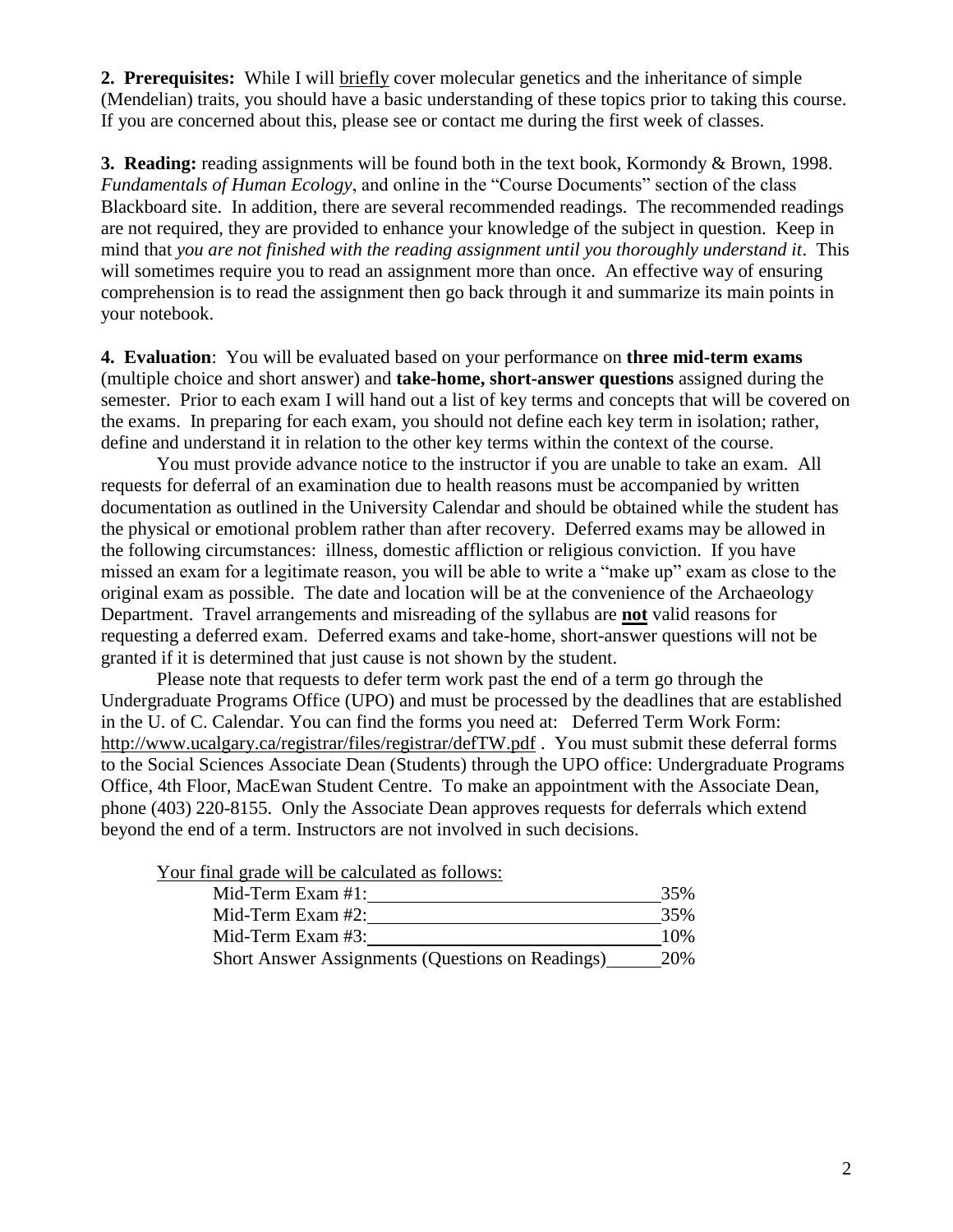Letter grade assignment: At the end of the course, the numerical marks will be summed and a final letter grade will be assigned based on the following basis:

| Percentage range | Letter grade<br>Percentage range |             | Letter grade         |
|------------------|----------------------------------|-------------|----------------------|
| 95 or higher     | A+                               | 68-72       | ( `+                 |
| $90 - 94$        |                                  | 64-67       |                      |
| 85-89            | A-                               | 59-63       | $\mathsf{C}\text{-}$ |
| 81-84            | B+                               | 54-58       | $D+$                 |
| 77-80            |                                  | $50 - 53$   |                      |
| $73 - 76$        |                                  | 49 or lower |                      |

**5. Retrieving Assignments:** The Freedom of Information and Protection of Privacy (FOIP) legislation disallows the practice of having students retrieve assignments from a public place, e.g., outside an instructor"s office or the Department main office. Term assignments must be returned to students individually, during class, or during the instructor's office hours; if a student is unable to pick up her/his assignment s/he may provide the instructor with a stamped, self-addressed envelope to be used for the return of the assignment.

**6. Office Hours:**I enjoy having visitors during my office hours and am happy to schedule additional times as necessary. These hours are yours and I encourage you to take advantage of them, whether you are having difficulty with some aspect of the course, or if you would like to discuss in greater detail something that was touched on in class.

**7. E-mail:** Students are encouraged to use the lectures and office hours to ask questions. For afterhours questions, the use of email is acceptable. Please write 'ARKY 305' in the 'Subject' portion of the email. The instructor and teaching assistant receive numerous e-mails everyday. By clearly identifying the subject of your email, you will help us reply more efficiently to your emails. If the instructor or teaching assistant thinks that your question and related answer is of general interest, they may decide to post them on the course Blackboard space (your name will not appear). Note that while we will do our best to reply to your message as soon as possible, we will generally not be able to do so on weekends or holidays. Overall, we attempt to reply to all messages within four days.

**8. Writing Across the Curriculum:** Writing skills are not exclusive to English courses and, in fact, should cross all disciplines. The University supports the belief that throughout their University careers, students should be taught how to write well so that when they graduate their writing abilities will be far above the minimal standards required at entrance. Consistent with this belief, students are expected to do a substantial amount of writing in their University courses and, where appropriate, instructors can and may use writing and the grading thereof as a factor in the evaluation of student work. The services provided by the Writing Centre in the Effective Writing Office can be utilized by all undergraduate and graduate students who feel they require further assistance.

**9. Academic Accommodation Policy:** The purpose of academic accommodation is to provide students with documented disabilities equal opportunity to master the essentials of a post-secondary education. Students with disabilities at the University of Calgary have met all admission requirements but may have done so with the use of accommodations. Similarly, they are expected to meet all academic and non-academic requirements. Adaptive technology and other academic accommodations do not relieve students of their responsibility to develop the essential skills and abilities expected of all students.

Please refer to the following web link for detailed information: <http://www.ucalgary.ca/drc/node/71>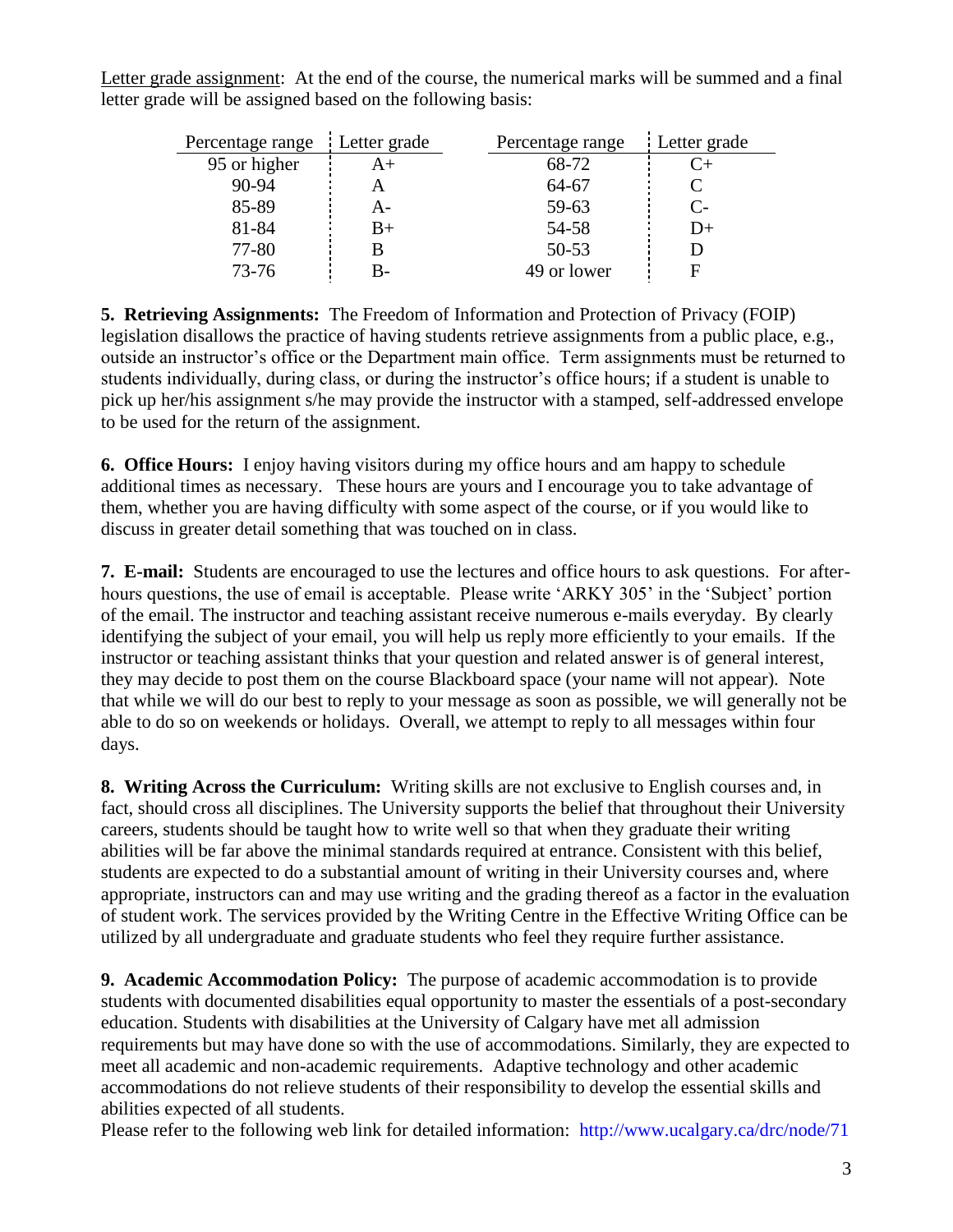**10. Disability Resource Centre Accommodations:** It is the responsibility of the student to request academic accommodations. If you are a student with a documented disability who may require academic accommodation and have not registered with the Disability Resource Centre, please contact their office at (403)220-8237.

Students who have not registered with the Disability Resource Centre are not eligible for formal academic accommodation. Students are also required to discuss their needs with the instructor no later than fourteen (14) days after the start of the course.

**11. Academic Misconduct:** Academic dishonesty is an unacceptable activity at the University of Calgary and students are **strongly advised** to read the Student Misconduct section of the University Calendar. Quite often, students are unaware of what constitutes academic dishonesty or plagiarism. The most common are:

- 1) Presenting another student"s work as your own
- 2) Presenting an author"s work or ideas as you own without proper referencing
- 3) Using work completed for another course

This activity will not be tolerated and students conducting themselves in this manner will be dealt with according to the procedures outlined in the University Calendar.

For detailed information on what constitutes academic misconduct, please refer to the following link: <http://www.ucalgary.ca/pubs/calendar/current/k-2-1.html>

**12. Electronic devices:** Students in this course are not allowed to use any portable electronic devices, other than a calculator, in class.

**13. Human research:** Students will be not be expected to conduct research on themselves or others in this course.

**14. Supplemental fees:** There are no mandatory supplemental fees for this course.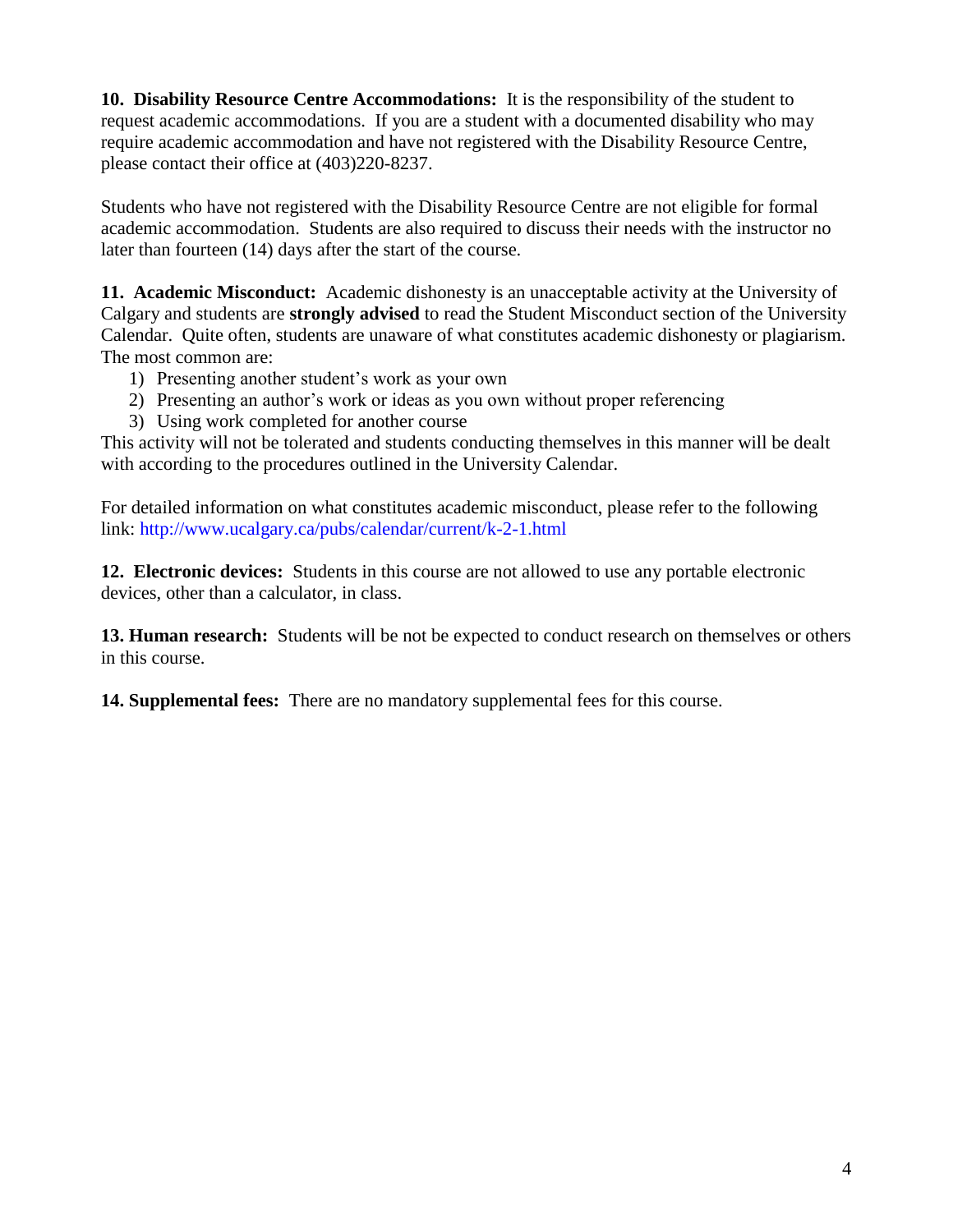## **Schedule**<sup>1</sup>

| <b>Date</b> |      |                | <b>Topic</b>                                                                                             | Readings <sup>2</sup>                                                                   |  |
|-------------|------|----------------|----------------------------------------------------------------------------------------------------------|-----------------------------------------------------------------------------------------|--|
| 1           | Jan. | 10             | hate crimes, anthropology, science as a way of knowing                                                   | Sagan (Scientists' Tools), CBC hate<br>crimes reading, Kristof                          |  |
| 2           | Jan. | 12             | History of the race concept: Morton, Social Darwinism, origins of the<br>race concept                    | Marks (Black, White); and either<br>Akpan or Wiesel                                     |  |
| 3           | Jan. | 17             | History of the race concept: Linnaeus, Buffon & Physical<br>Anthropology, Why rejection of race concept? | SSRC (Is Race Real?)                                                                    |  |
| 4           | Jan. | 19             | History of the race concept: Why the rejection of race concept?<br>(cont.)                               | Ehrlich & Holm (Bio. View of Race)                                                      |  |
| 5           | Jan. | 24             | Genetic variation: human genetic diversity & sources of genetic<br>variation                             | Cummings (Mutation); Lewis<br>(Extensions & Exceptions); Rennie<br>(Grading Gene Tests) |  |
| 6           | Jan. | 26             | Patterns of Inheritance: simple & complex traits                                                         | Groopman (Decoding Destiny);<br>Lewis (Complex Traits)                                  |  |
| 7           | Jan. | 31             | Complex traits: IQ, intelligence & heritability                                                          | Jones (Calliban's Revenge)                                                              |  |
| 8           | Feb. | $\overline{2}$ | Complex traits: IQ, intelligence & heritability                                                          | Lewontin (Mental Traits)                                                                |  |
| 9           | Feb. | 7              | Complex traits: sex determination                                                                        | Lewis (Matters of Sex), Fausto-<br>Sterling (5 Sexes)                                   |  |
| 10          | Feb. | 9              | Mid-Term Exam #1                                                                                         |                                                                                         |  |
| 11          | Feb. | 14             | Complex traits: gender roles                                                                             | Kraemer 2000                                                                            |  |
| 12          | Feb. | 16             | Complex traits: gender roles                                                                             | Sapolsky & Infinite Mind: <sup>3</sup><br>- Educating Dick and Jane                     |  |
| --          | Feb. | 21 &           | Reading Break - no classes                                                                               |                                                                                         |  |
|             |      | 23             |                                                                                                          |                                                                                         |  |
| 13          | Feb. | 28             | Human population biology: origins, theory, levels of adaptation                                          | $K$ & $B^4$ Ch. 1 & 6                                                                   |  |
| 14          | Mar. | 1              | Climatic stress & human variation: solar stress, thermal stress                                          | Loomis                                                                                  |  |
| 15          | Mar. | 6              | Climatic stress & human variation: thermal stress (cont.)                                                | K & B Pp. 131-149                                                                       |  |
| 16          | Mar. | 8              | Adaptation to thermal stress: heat and cold                                                              | K & B Pp. 149-161                                                                       |  |
| 17          | Mar. | 13             | Adaptation to malnutrition: requirements                                                                 | K & B Pp. 186-202, Nutrition<br>Handout                                                 |  |
| 18          | Mar. | 15             | Remembrance Day / Reading Days (no class)                                                                |                                                                                         |  |
| 19          | Mar. | 20             | Adaptation to malnutrition: variation in susceptibility to starvation                                    | K & B Pp. 202-204; Brown &<br>Konner (Anthro & Obesity)                                 |  |
| 20          | Mar. | 22             | Adaptation to Hypoxia                                                                                    | K & B Pp. 162-173 & Hypoxia<br>Handout (Beall's work)                                   |  |
| 21          | Mar. | 27             | Mid-Term Exam #2                                                                                         |                                                                                         |  |
| 22          | Mar. | 29             | Adaptation to Infectious Disease                                                                         | K & B pp. 204-224, Barnes<br>(Disease & Human Evolution)                                |  |
| 23          | Apr. | 3              | Adaptation to Infectious Disease                                                                         | Dugger & McNeil (Polio), Kolata<br>(plague & HIV)                                       |  |
| 24          | Apr. | 5              | Population Ecology: terms & concepts in demography                                                       | K & B Ch. 4 and Ch. 5                                                                   |  |
| 25          | Apr. | 10             | Population Ecology: 4 evolutions in pop. growth, HIV & pop. growth<br>rate, demographic transition.      | This American Life (podcast):<br>"Words"                                                |  |
| 26          | Apr. | 12             | Mid-Term Exam #3                                                                                         |                                                                                         |  |

<sup>1</sup> Note, the schedule of topics may change, but the exam dates will not.<br><sup>2</sup> All readings, other than those in the Kormondy & Brown (K & B) textbook are posted on the course blackboard site in the "Course Documents" section. For a detailed bibliography of the readings, please see pages 5-6 below. The reading assignments are subject to change should I find, during the present semester, more recent publications which better cover the topic considered. If this occurs, I will inform you no later than 2 weeks prior to the relevant class. <sup>3</sup> These are radio programs. See the bibliography below under "Infinite Mind" for details on locating these programs.<br><sup>4</sup> K & B = Kormondy & Brown's *Fundamentals of Human Ecology*.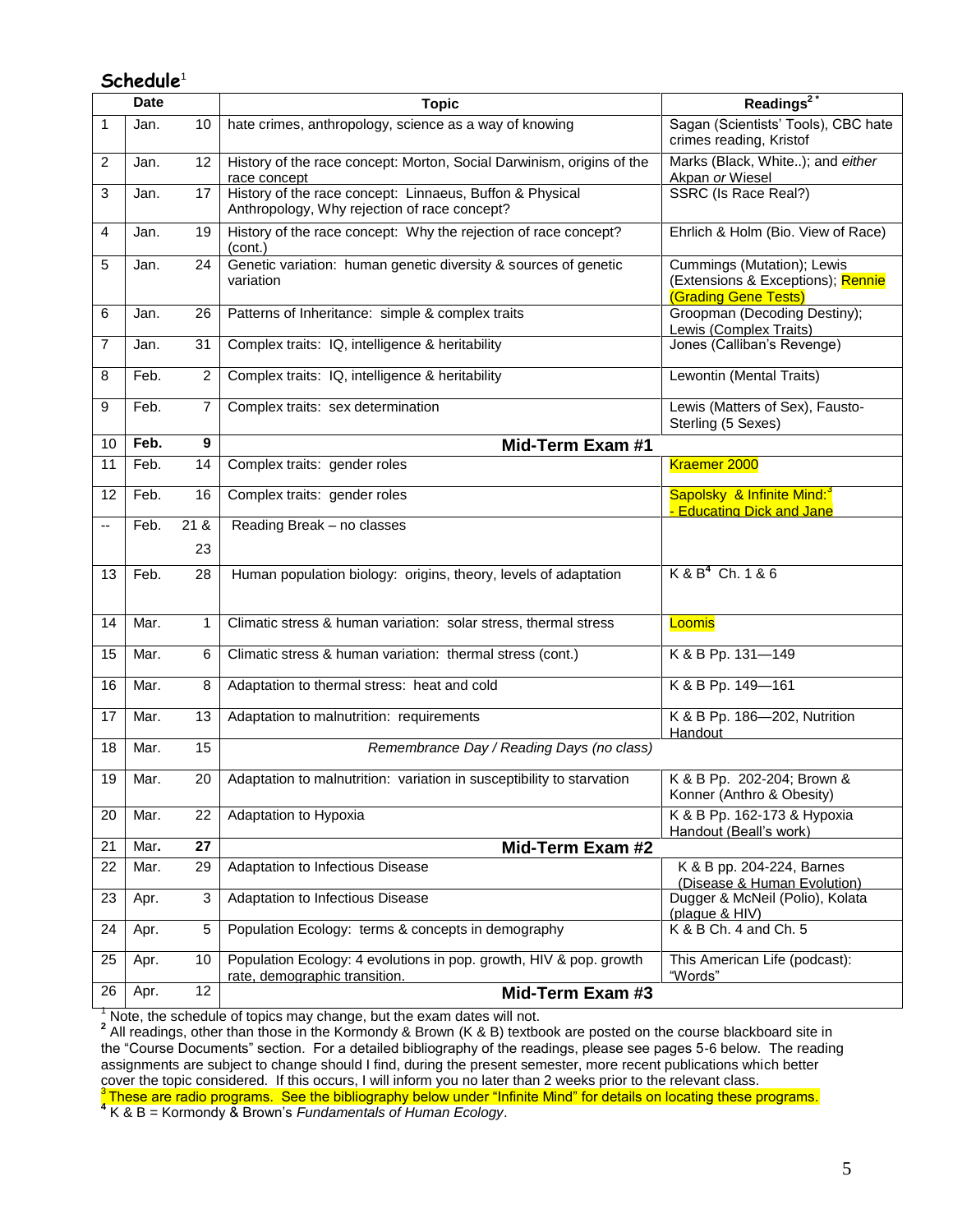### **Readings**

These readings are available in the Course Documents section of the Blackboard Site or elsewhere online. (Note, this bibliography does NOT include readings from the Kormondy and Brown text.)

Akpan, Uwem (2008) *Say You're One of Them*. Hachette Book Group. New York. (While the entire book is appropriate for this course, the reading assignment only covers the book's last chapter: "My Parent's Bedroom").

Barnes, Ethne. 2005. Diseases and Human Evolution, University of New Mexico Press. Chapter 2: The war between microbes and men. Pp. 9-26.

Brown, P.J. and M. Konner. 1987. An anthropological perspective on obesity. *Annals of the New York Academy of Sciences.* Vol. 499. Pp. 29-46.

CBC News Online. 2004. Indepth: Hate Crimes – What is a hate crime? http://www.cbc.ca/news/background/hatecrimes/ Accessed 23 December 2008.

Cummings, Michael R. 2006. Mutation: the source of genetic variation. In *Human Heredity: Principles and Issues*. Seventh Edition. Thompson Publishing. USA. Pp. 244-264..

Dugger and McNeil 2006. On the brink: Polio – A fragile immunity – Rumor, fear, and fatigue hinder final push to end polio. New York Times (20 March 2006)

Erhlich, Paul R. and Richard W. Holm 1964. A biological view of race. In *The Concept of Race* Ashley Montagu, editor. Collier Books, London: pp. 154-179.

Fausto-Sterling, Anne. 1993. The five sexes. *The Sciences*. March/April 1993.

Groopman, Jerome 1998. Decoding Destiny. *New Yorker.* Februrary 9, 1998. Pp. 42-47.

Infinite Mind (http://www.lcmedia.com/mindprgm.htm scroll down the page to the shows described here) ―Educating Dick and Jane‖ (2008) (This is **required**.)

> We'll look at the latest science about how boys and girls learn, the similarities and differences. Host Dr. Fred Goodwin is joined by Louann Brizendine MD, Director of the Women's Mood and Hormone Clinic of the University of California at San Francisco, and author of the book "The Female Brain," who details how the less than 1% difference in genetic coding influences stark differences between how boys and girls learn. Plus, a special report on single sex schools. How well do they work? And "news you can use" for parents from leading child psychiatrist Stanley Greenspan about tailoring the learning environment to the strengths of the child.

―Women and Mental Illness‖ (2007) (This is **optional** listening.)

Women are more likely to have clinical depression, anxiety, and eating disorders. And their roles - particularly as mothers – can further compound their mental health problems. This program explores both the biological and social forces shaping women's experience of mental illness. Guests include Charlotte Willis, a mother and participant in the Thresholds Mothers Program, Rush Medical College professor of psychiatry Nada Stotland, documentary maker and women's studies professor, Allie Light, and Harvard University psychiatrist Lee Cohen.

SSRC. 2005. Is Race Real? (http://raceandgenomics.ssrc.org/)

Assigned readings include:

Leroi, Armand Marie 2005. A Family Tree in Every Gene. New York Times. Published March 14. p. A23. (http://raceandgenomics.ssrc.org/Leroi/)

- **-** *and* **1** of the following 4 papers (you choose)
- Goodman, Alan. 2005. Two Questions About Race.
- Graves, Joseph L. 2005. What We Know and What We Don't Know: Human Genetic
- Variation and the Social Construction of Race
- Kaufman, Jay S. 2005. Anatomy of a Medical Myth
- Lewontin, R. C. 2005. Confusions About Human Races

Jones, Steve. 1993. Caliban's Revenge. In *The Language of Genes.* Anchor Books, NY. Pp. 182-196.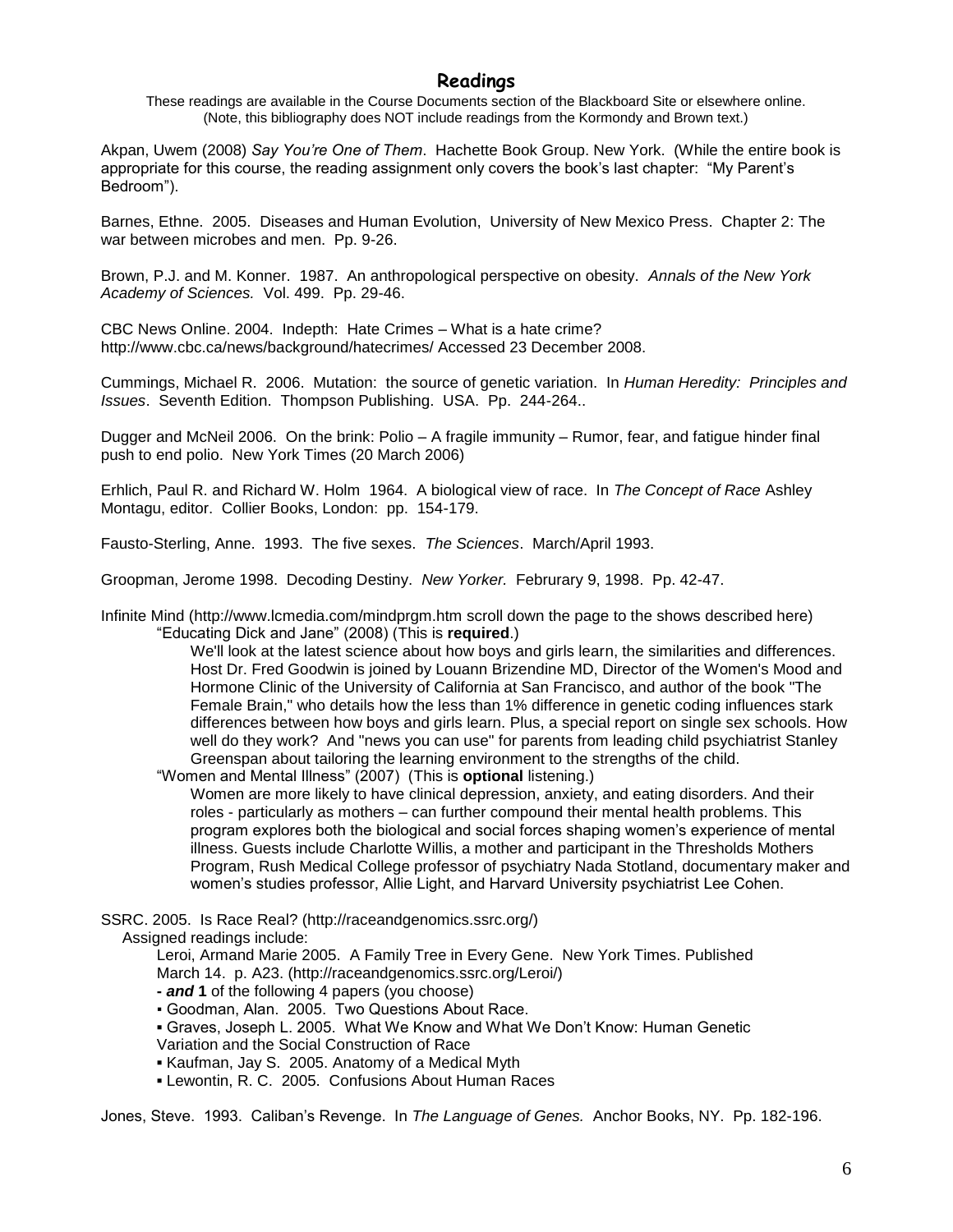Kolata, G 1998. Scientists probe the genetic mysteries of a pair of deadly plagues. *New York Times*

Kraemer, Sebastian 2000. The fragile male. *British Medical Journal* 321:1609-1612.

Kristof, Nicholas D 2009. Learning How to Think, *New York Times*, 26 March.

Lewis, Ricki. 2006. Complex Traits. In *Human Genetics*. McGraw-Hill..

Lewis, Ricki. 2006. Matters of Sex. In *Human Genetics*. McGraw-Hill. .

Lewis, Ricki. 2006. Extensions and exceptions to Mendel's laws. In *Human Genetics*. McGraw-Hill.

Lewis, Ricki. 2006. Mendel's laws. In *Human Genetics*. McGraw-Hill. (*This is an optional reading, for review of inheritance of simple (Mendelian) traits, if necessary).*

Lewontin, Richard. 1982. Mental Traits. In. *Human Diversity*. WH Freeman, New York. Chapter 7.

Loomis, WF. 1970. Rickets. *Scientific American* Vol. 223. June. Pp. 77-91.

Marks, Jonathan 1994. Black, White, Other. *Natural History*. Pp. 32-35.

Molnar, Stephen 1998. *Human Variation*. Prentice-Hall, New Jersey. Pp. 34-71. *This paper is not in the reading packet, but is on reserve in MacKimmie Library and in the Archaeology Library (ES 810)* (*This is an optional reading, for genetics review, if necessary*.)

Rennie, John. 1994. Grading the gene tests. *Scientific American*. Pp. 88-97.

Sagan, Carl 1995. *The Demon-Haunted World: Science as a Candle in the Dark Science as a Candle in the Dark*, Random House / Ballantine Books (section on Scientists' Tools for Skeptical Thinking – available on class blackboard site).

Sample Informed Consent Form for the Huntington's Disease Direct Genetic Test, from http://www.hdfoundation.org/testread/hdsatest.htm, 6 January 2001

Sapolsky, Robert M. 1997. The Trouble with Testosterone. In: *The Trouble With Testosterone and Other Essays on the Biology of the Human Predicament.* Simon & Schuster, NY. Pp. 147-159.

Special Pathogens Branch. 2002. Ebola hemorrhagic fever information packet. Centers for Disease Control and Prevention. Atlanta, GA.

This American Life (Podcast) 2002. "Words" [http://www.thisamericanlife.org/radio-archives/episode/204/81-](http://www.thisamericanlife.org/radio-archives/episode/204/81-Words) **[Words](http://www.thisamericanlife.org/radio-archives/episode/204/81-Words)** 

Wiesel, Elie. 1958. *Night*. Bantam Books. New York. (pages 1 - 43)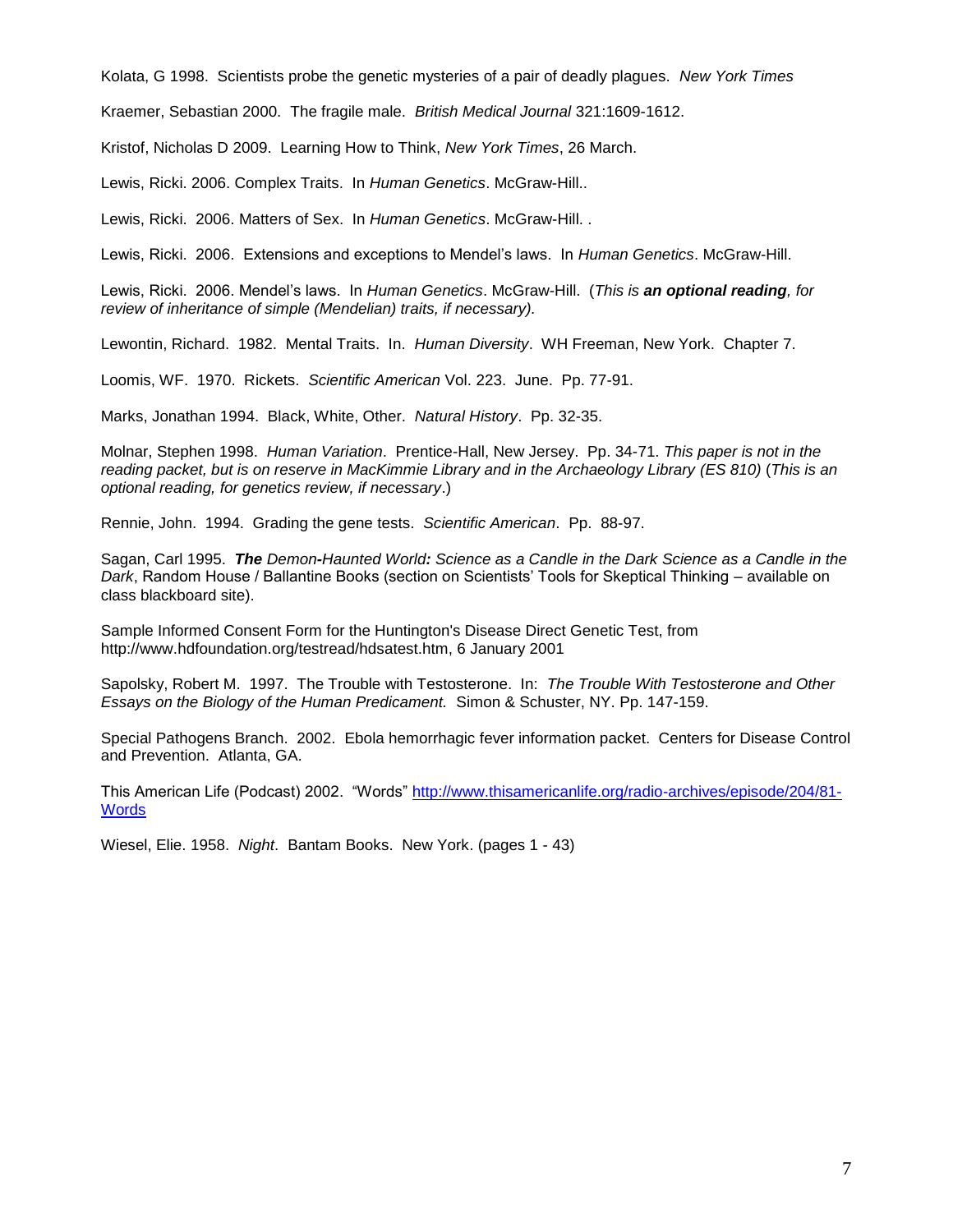#### **ADDITIONAL CONTENT OF THE COURSE OUTLINE**

#### **Freedom of Information and Protection of Privacy Act**

The University of Calgary is committed to protecting the privacy of individuals who work and study at the University or who otherwise interact with the University in accordance with the standards set out in the Freedom of Information and Protection of Privacy Act.

Please refer to the following link for detailed information: <http://www.ucalgary.ca/secretariat/system/files/foip%20overview.pdf>

#### **Plagiarism**

Plagiarism involves submitting or presenting work as if it were the student's own work when it is not. Any ideas or materials taken from another source written, electronic, or oral must be fully and formally acknowledged. Plagiarism includes but is not limited to:

(a) The work submitted or presented was done, in whole or in part, by an individual other than the one submitting or presenting the work (this includes having another impersonate the student or otherwise substituting the work of another for one's own in an examination or test),

(b) Parts of the work are taken from another source without reference to the original author,

(c) The whole work (e.g., an essay) is copied from another source, and/or,

(d) A student submits or presents work in one course which has also been submitted in another course (although it may be completely original with that student) without the knowledge of or prior agreement of the instructor involved.

While it is recognized that scholarly work often involves reference to the ideas, data and conclusions of other scholars, intellectual honesty requires that such references be explicitly and clearly noted. Plagiarism is an extremely serious academic offence.

It is recognized that clause (d) does not prevent a graduate student incorporating work previously done by him or her in a thesis or dissertation.

#### **Emergency Evacuation Assembly Points**

In the event of an emergency that requires evacuation, please refer to the following link to become familiar with the assembly points for the class: <http://www.ucalgary.ca/emergencyplan/assemblypoints>

#### **Safewalk Information**

Campus Security, in partnership with the Students' Union, provides the Safewalk service, 24 hours a day to any location on Campus including the LRT, parking lots, bus zones and University residences. Contact Campus Security at (403) 220-5333 or use a help phone, and Safewalkers or a Campus Security Officer will accompany you to your campus destination.

#### **Faculty of Arts Program Advising and Student Information Resources**

- Have a question, but not sure where to start? The new Faculty of Arts Program Information Centre (PIC) is your information resource for everything in Arts! Drop in at SS110, call us at 403-220-3580 or email us at [artsads@ucalgary.ca.](mailto:artsads@ucalgary.ca) You can also visit the Faculty of Arts website at <http://arts.ucalgary.ca/undergraduate> which has detailed information on common academic concerns.
- For program planning and advice, contact the Student Success Centre (formerly the Undergraduate programs Office) at (403) 220-5881 or visit them in their new space on the 3<sup>rd</sup> Floor of the Taylor Family Digital Library.
- For registration (add/drop/swap), paying fees and assistance with your Student Centre, contact Enrolment Services at (403) 210-ROCK [7625] or visit them at the MacKimmie Library Block.

#### **Contact Information for Student and Faculty Representation**

Student Union Vice President – Academic Phone: (403) 220-3911 Email: [suvpaca@ucalgary.ca](mailto:suvpaca@ucalgary.ca)

Student Union Faculty Representative